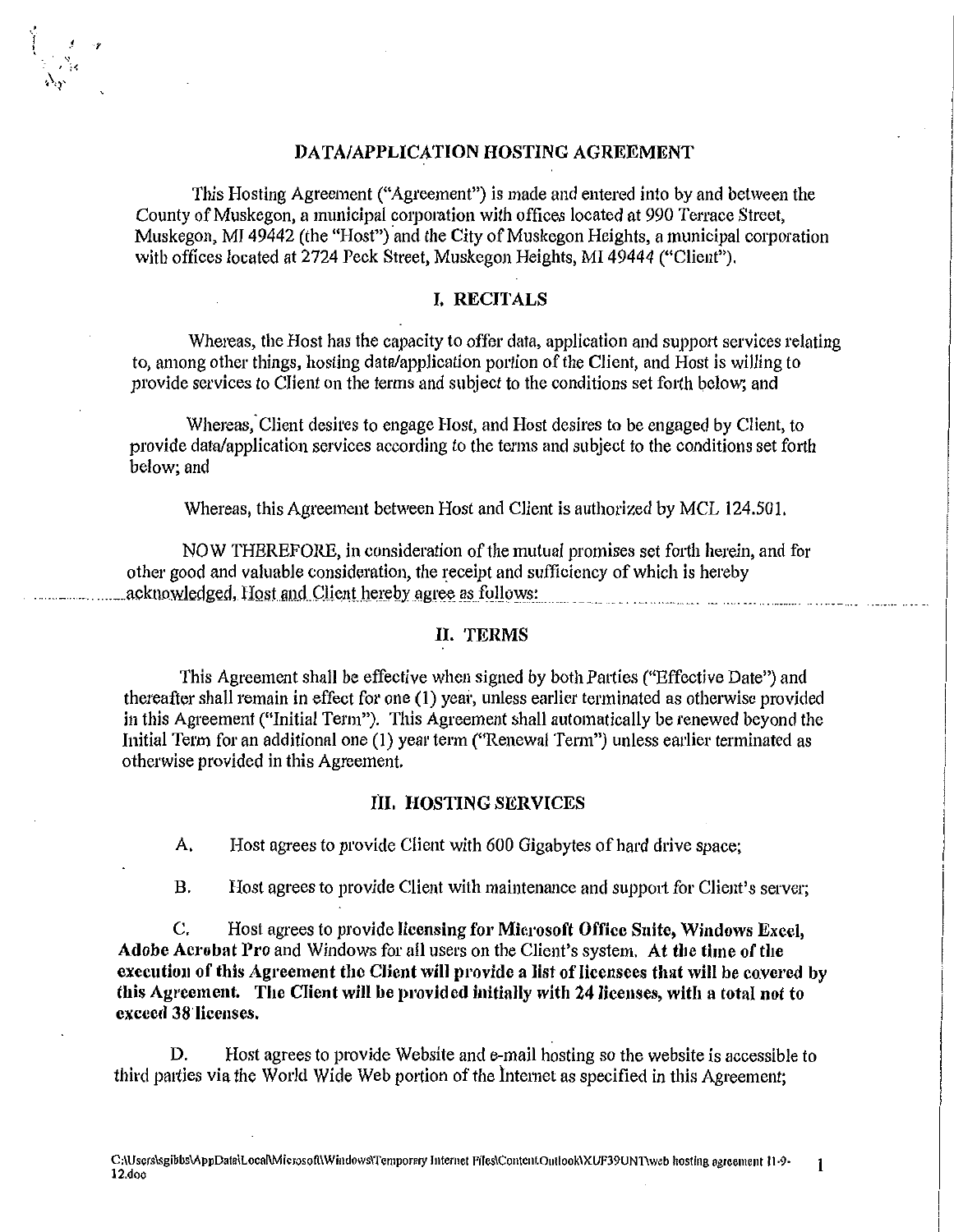E. To the extent that Client wishes to receive from Host, and Host wishes to receive from Client, services other than the Hosting Services (collectively the "Additional Services"), such Additional Services and the arrangements for their provision shall be set forth in a separate addendum to this Agreement which is duly executed by the Patties ("Services Addendum"), and the Services Addendum shall be incorporated into, and become a patt of this Agreement. (The Hosting Services and the Additional Services will thereafter be referred to collectively as the "Services").

F. Host agrees to provide Client with connectivity services through the Muskegon County Central Dispatch.

G. Host will provide for remote access to the system via laptop computes, I-Pads, !- Phones or other non-virtual client services.

# IV. AVAILABILITY OF WEBSITE

Unless otherwise expressly indicated herein, the Website shall be accessible to third parties via the World Wide Web portion of the Internet twenty-four (24) hours a day seven (7) days a week, except for scheduled maintenance and required repairs, and except for any loss or intermption of Hosting Services due to causes beyond the control of the Host or which are not reasonably foreseeable by Host, including, but not limited to, interruptions or failure of tele communications or digital transmission links and Internet slow-downs or failures.

# V. ADDITIONAL STORAGE AND TRANSFER

In the event that the Website requires storage and transfer on the Host Server which exceeds the amount of storage included in the Hosting Services, Client may request that Host:

A. Upgrade the level of Hosting Services; or

' l

B. Acquire additional incremental storage to be included in the Hosting Services, on a time and materials basis and in accordance with the fee and payment schedule agreed to by the Parties. Host shall review all such requests and determine, in consultation with Client, whether it can reasonably comply with such requests, and if so, and at its option, Host shall propose a procedure and budget for complying with such request.

### VI. TECHNICAL SUPPORT

Technical Support is to be provided by the Host and included in the allocation formula. This technical support will include Help Desk (tier 1) and Escalated Support (tier 2) which includes on-site work. Technical support and the tier 3 level will be the responsibility of the Client. Tier 3 level support is defined as project support which will be determined by the Clients.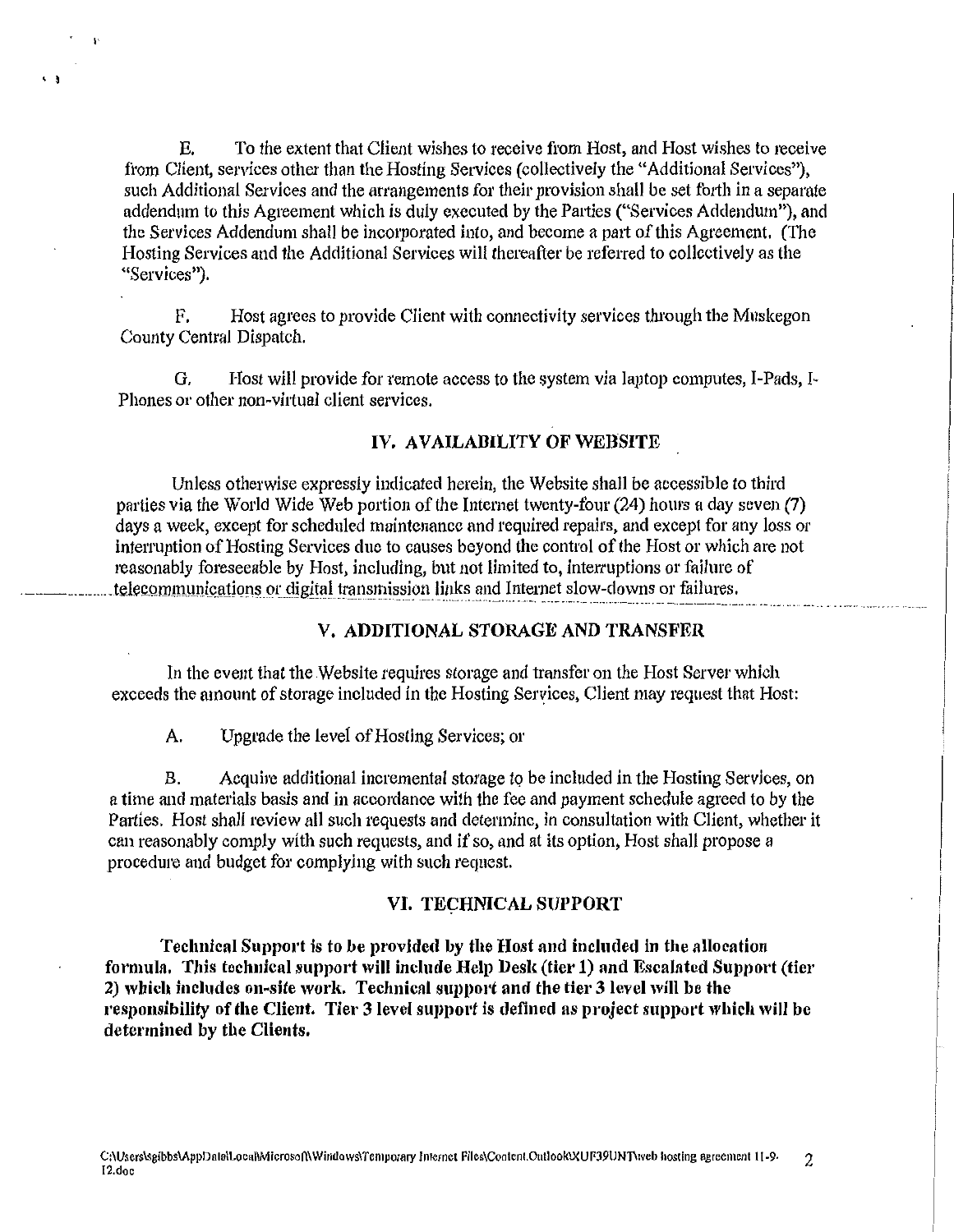# VII. NETWORK SECURITY

The Host subscribed to and periodically audits compliance with security best practices regarding Cisco, Microsoft, VMware and San storage technologies.

### VIII. FEES AND TAXES

#### **Hosting Services Fees** Α.

Client shall pay Host an annual fee in the amount of \$15,915.54. This fee shall be paid monthly in the amount of \$1,326.30, with the first payment due on the first day of the first month after the Effective Date of this Agreement and on the first of each month thereafter during the Initial Term and any Renewal Term of this Agreement.

**B. Current Fee** 

 $\mathbf{A}$ 

These fees are based upon current rate of allocation. The parties acknowledge that Host is pursuing other clients which would create economics of scale and change the allocation formula and may result in a reduction in the fees charged to the Client.

 $C_{\bullet}$ Change in Fee

Parties acknowledge that the fees can change from year to year depending on the level of services provided and the equipment/infrastructure required, as well as any necessary maintenance. An allocation formula based upon current level of service, drive space, number of users and software is attached to this document as Exhibit A.

#### D. **Additional Services Fee/Equipment Fee**

Unless otherwise agreed to in writing, Client shall pay to Host all fees for Additional Services on a time and materials basis as invoiced by Host. Any additional services must be requested by the Client and mutually agreed to in writing by the parties.

# IX. WARRANTIES

#### A. **Host Warranties**

Host represents and warrants that:

1. Host has the power and authority to enter into and perform its obligations under this Agreement; and

2. Host's services under this Agreement shall be performed in a workmanlike manner.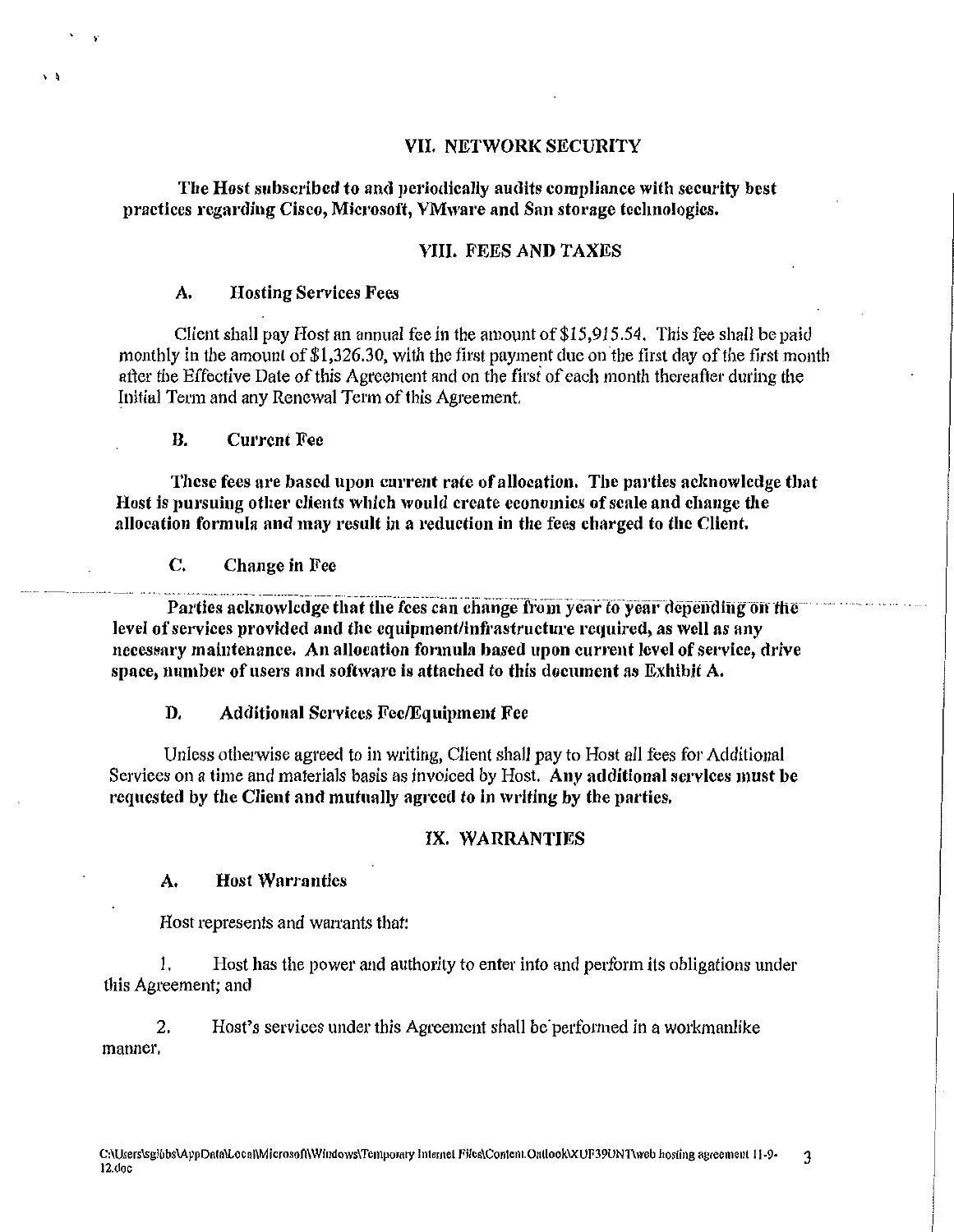# **B.** Client Warranties

Client represents and warrants that:

- 1. Client shall not use the Website or the services provided to Client to:
	- a. Be responsible for costs associated with setup;
	- b. Be responsible for costs associated with configuration or special projects.

# **X. INDEMNIFICATION**

# **A. Client**

 $'$   $\uparrow$ 

Client agrees to indemnify, defend, and hold harmless Host, its directors, officers, employees and agents, and defend any action brought against same with respect to any claim, demand, cause of action, debt or liability, including reasonable attorneys' fees, at trial and on appeal, to the extent that such action is based upon a claim that:

1. If true, would constitute a breach of any of Client's representations, warranties, or agreements hereunder;

> $2.$ Arises out of gross negligence or willful misconduct of Client; or

3. Any of the Client's content to be provided by Client hereunder ot' other material on the Website infringes or violates any rights of third parties; including, without limitation, rights of publicity, rights of privacy, patents, copyrights, trademarks, trade secrets, and/or licenses.

# **B. Host**

Host agrees to indemnify, defend, and hold harmless Client, its directors, officers, employees and agents, and defend any action brought against same with respect to any claim, demand, cause of action, debt or liability, including reasonable attorneys' fees, at trial and on appeal, to the extent that such action arises out of the gross negligence or willful misconduct of Host.

# **XI. NOTICE**

In claiming any indemnification hereunder, the indemnified party shall promptly provide the indemnifying party with written notice of any claim which the indemnified party believes falls within the scope of the foregoing paragraphs. The indemnifying party may, at its own expense, assist in the defense if it so chooses, provided that the indemnifying party shall control such defense and all negotiations relative to the settlement of any such claim and further provided that any settlement intended to bind the indemnified patty shall not be final without the indemnified party's written consent, which shall not be unreasonably withheld. The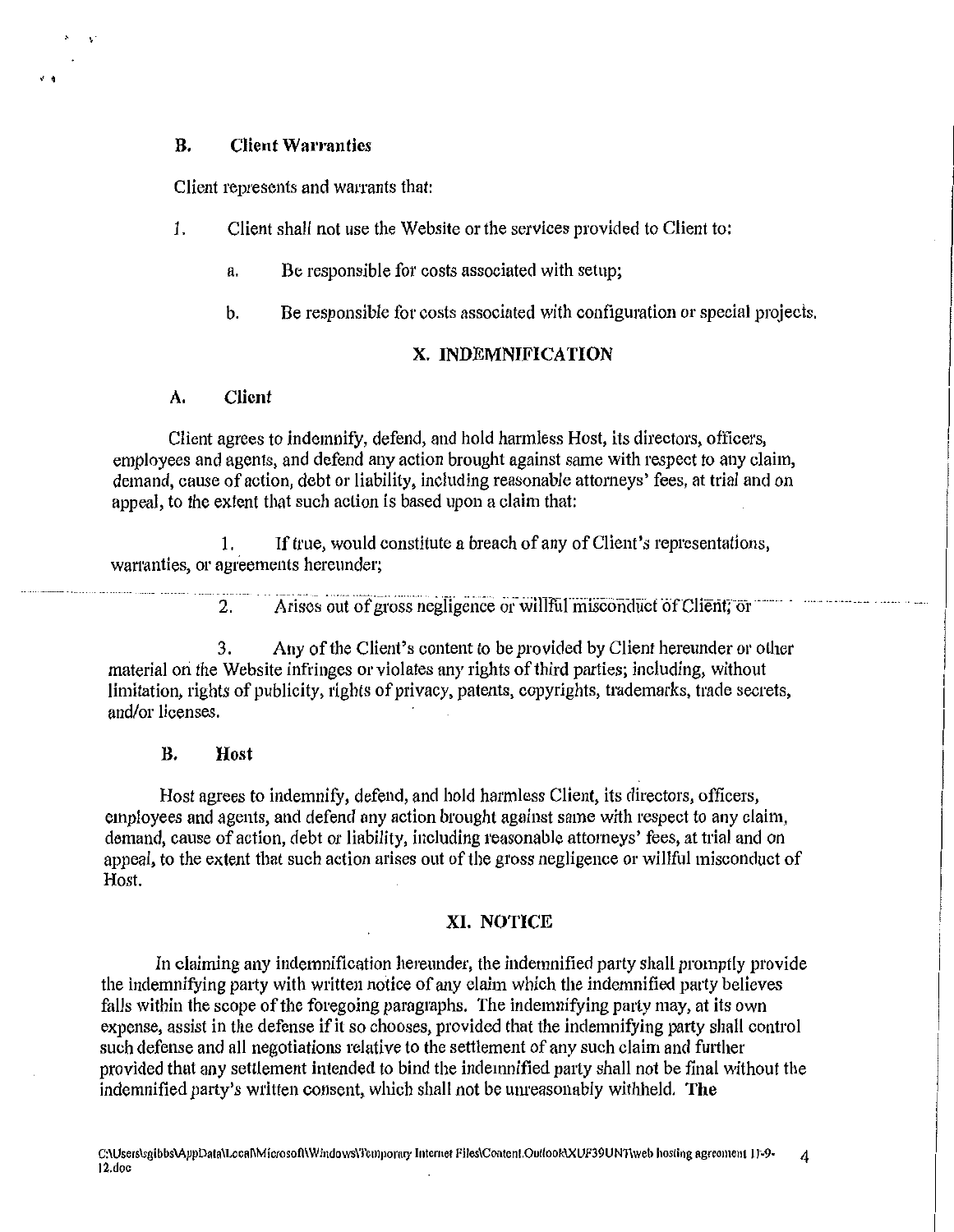indentified party agrees to cooperate with the indennifying party as a condition of indemnification.

### XII. **HOST WARRANTIES**

A. Work Product Warranty.

Host warrants that any work product Host or Host made changes to the content shall not:

1. Infringe of the intellectual property rights of any third party or any rights of publicity or privacy:

> $2.$ Violate any statute, ordinance or regulation:

 $\mathbf{B}$ . **Additional Warranties.** 

Host warrants that:

1. Any work product or Host tools will conform to their applicable specifications or acceptance criteria when delivered and for a period one-year thereafter:

There is no outstanding contract, commitment or agreement which 2. Host is a party or legal impediment of any kind known to Host which conflicts with this Agreement or might limit, restrict or impair the rights granted to Client hereunder.

#### XIII. **CLIENT COVENANT**

During the period that Host provides web hosting services pursuant to this Agreement, Client shall not distribute on the website any content that:

A. Infringes on the intellectual property rights of any third party or any rights of publicity or privacy;

**B.** Violates any laws, statutes, ordinances or regulations.

# XIV. DISCLAIMER WARRANTIES

Except as set forth herein each party expressly disclaims all warranties or conditions of any kind expressly or implied, including without limitation, the implied warranty of title, non-infringement, merchant ability and fitness for a particular purpose.

### XV. LIMITATION OF LIABILITY

HOST SHALL HAVE NO LIABILITY FOR UNAUTHOIRIZEDACCESS TO, OR ALTERATION, THEFT OR DESTRUCTION OF, THE WEBSITE OR CLIENT'S DATA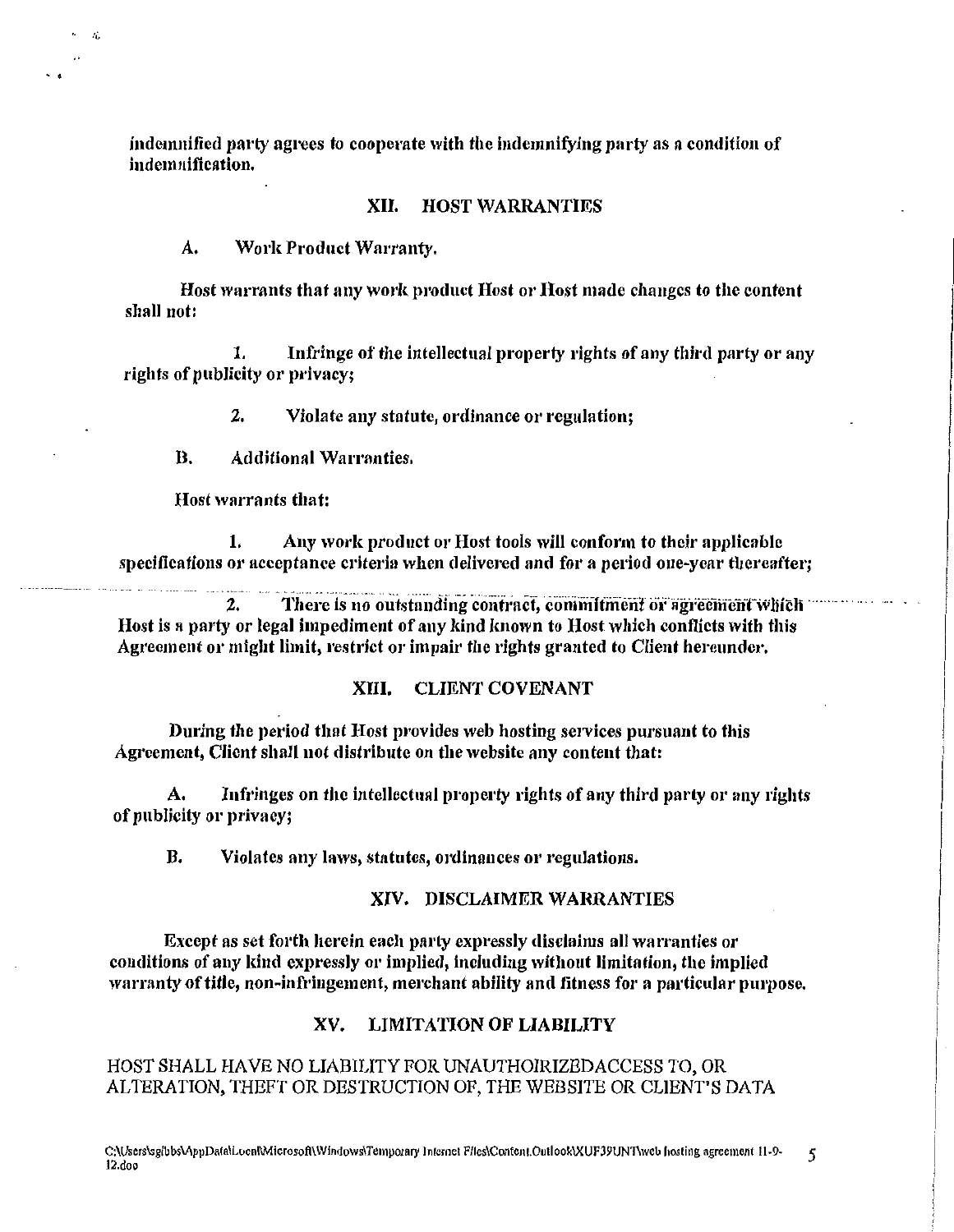FILES, PROGRAMS OR INFORMATION THROUGH ACCIDENT, FRAUDULENT OR UNAUTHORIZED MEANS OR DEVICES. HOST SHALL HAVE NO LIABILITY WITH RESPECT TO HOST'S OBLICATIONS UNDER THIS AGREEMENT OR OTHERWISE FOR CONSEQUENTIAL, EXEMPLARY, SPECIAL, INCIDENTAL, OR PUNITIVE DAMAGES EVEN IF HOST HAS BEEN ADVISED OF THE POSSIBILITY OF SUCH DAMAGES. IN ANY EVENT, THE LIABILITY OF HOST TO CLIENT FOR ANY REASON AND UPON ANY CAUSE OF ACTION SHALL BE LIMITED TO THE AMOUNT ACTUALLY PAID TO HOST BY CLIENT UNDER THIS AGREEMENT. THIS LIMITATION APPLIES TO ALL CAUSES OF ACTION IN THE AGGREGATE, INCLUDING, WITHOUT LIMITATION, TO BREACH OF CONTRACT, BREACH OF WARRANTY, NEGLIGENCE, STRICT LIABILITY, MISREPRESENTATIONS, AND OTHER TORTS.

# XVI. GENERAL PROVISIONS

#### Termination A.

This Agreement may be terminated upon thirty (30) days written notice by either the Client or the Host.

#### В. Amendment

No amendment, waiver, or modification of this Agreement or any provision of this Agreement shall be valid unless in writing, stating with specificity the particular amendment or modification to be made and duly executed by the Host and Client.

### C. Enforceability

If any provision of this Agreement shall be held invalid or unenforceable by any court of competent jurisdiction, administrative agency or as a result of future legislative action, such holding or action shall be strictly construed and the unenforceable provision shall be deemed severable from the remainder of the Agreement to the extent permitted by law, and the validity or effect of any other provision of this Agreement shall remain binding with the same effect as though the void parts were deleted. The Parties agree to replace any invalid provisions with a valid provision which most closely approximates the intent and economic effect of the invalid provision.

### D. **Assurances**

1. Host shall cooperate with Client both during and after the terms of this Agreement in the procurement and maintenance of Client's rights to intellectual property created hereunder and execute when requested any other documents deemed necessary or appropriate by Client to carry out the purposes of this Agreement.

Host shall insure that its website design and web hosting services will 2. comply with all applicable international, national and local laws and regulations.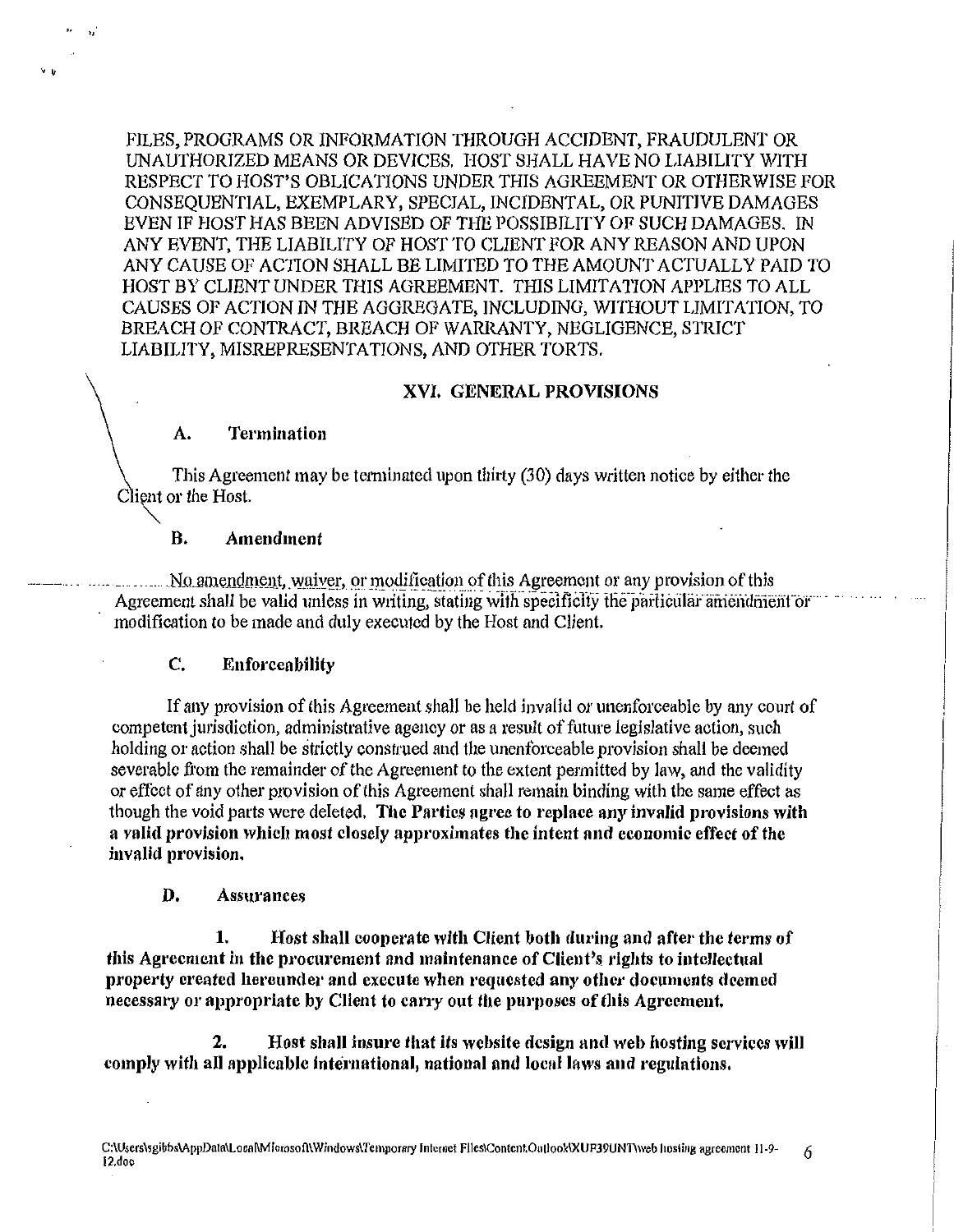### E. Waiver

-..

'ı,

The waiver by cither party of a breach of any provision of this Agreement will not operate or be interpreted as a waiver by any other or subsequent breach.

F. Headings

Headings made in this Agreement are for reference purposes only and in no way define, limit, construe or describe the scope or extent of such action or in any way effect this Agreement.

### G. Assignment

Contractor shall not assign any of its rights nor transfer any of its obligations under this Agreement without the prior written consent of County and any attempt to so assign or so transfer without such consent shall be void and without legal effect and shall constitute grounds for termination.

H. Successor and Assigns

All representations, covenants and warranties set forth in the Agreement by or on behalf of, or for the benefit of any or all of the parties hereto, shall be binding upon and inure to the benefit of such party, its successors and assigns.

I. Terms and Conditions

The terms and conditions used in this Agreement shall be given their common and ordinary definition and will not be construed against either party.

J. Execution of Counterparts

This Agreement may be executed in any number of counterparts and each such counterparts shall for all purposes be deemed to be an original; and all such counterparts, or as many of them as the parties shall preserve undestroyed, shall together constitute one and the same instrument.

IN WITNESS WHEREOF, the Parties have caused this Agreement to he executed by their duly authorized representatives on the date set forth below.

. Dated:  $\mathcal{V}_{\text{av}}$   $\mathcal{J}$  7 , 2012

COUNTY OF MUSKEGON enneth Mahoney, Chairman

Muskegon County Board of Commissioners

 $\mathbf{v}_{\mathrm{p}}$